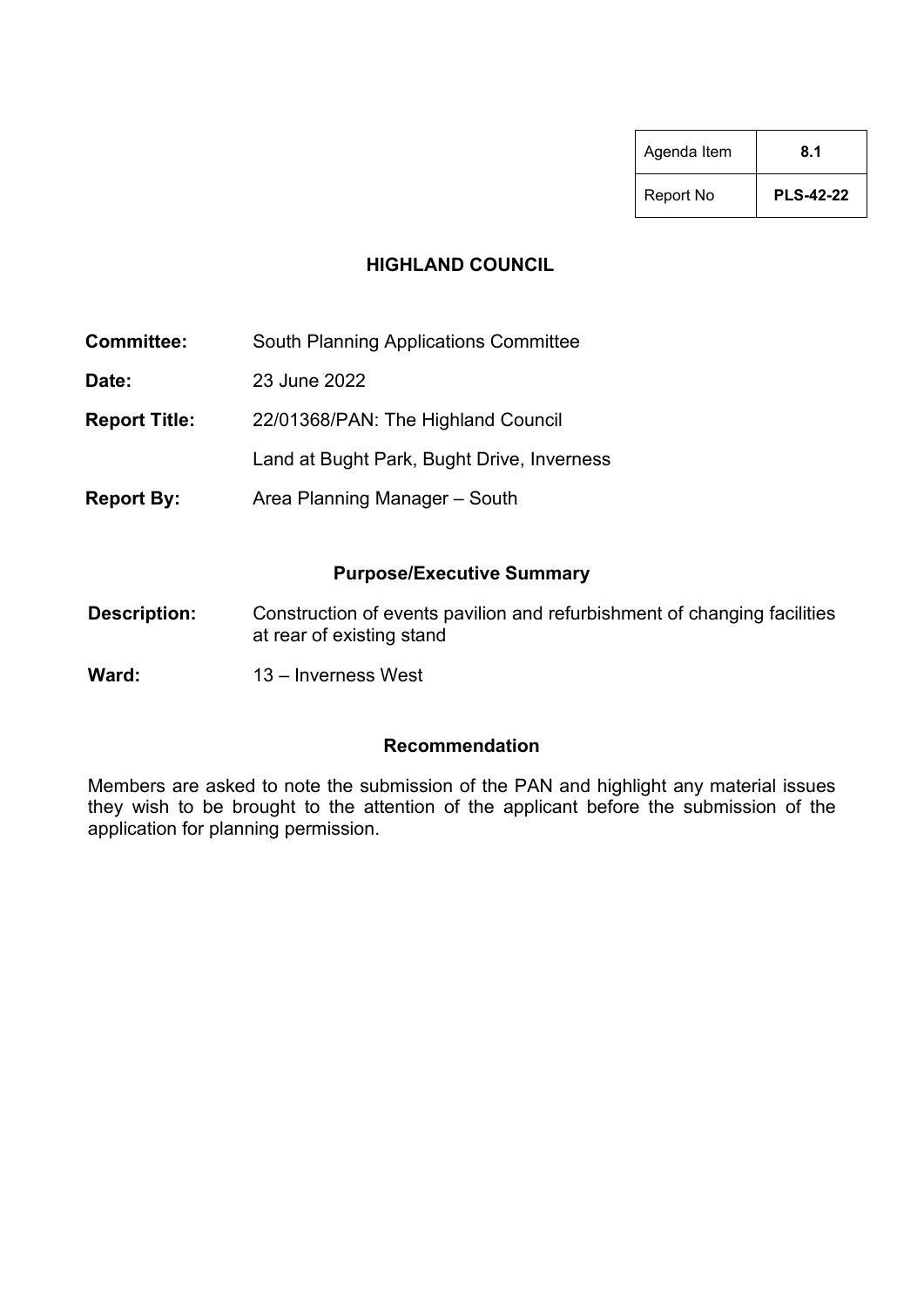# **1. BACKGROUND**

- 1.1 This report informs the South Planning Applications Committee of the submission of the attached Proposal of Application Notice (PAN).
- 1.2 The submission of the PAN accords with the provisions of the Planning etc. (Scotland) Act 2006 and was made valid on the 1 April 2022 and amended on 26 May 2022. The PAN is a statutory requirement for planning applications for major or national developments and must be lodged at least 12 weeks prior to the submission of a planning application. Members are asked to note this may form the basis of a subsequent planning application.
- 1.3 The submitted information attached includes:
	- Proposal of Application Notice (Application Form)
	- Location Plan
- 1.4 The prospective developer proposes to undertake two public consultations as well as having information available online as detailed below:
	- Event 1 Canal Park, Inverness. 21 June 2022 10am until 3pm;
	- Event 2 Cameron Youth Centre, Inverness, 21 June 2022 6.30pm until 8.30pm;
	- Online Information available through Highlife Highland website from 22 June to 29 June 2022.
- 1.5 The consultation will be publicised and advertised in accordance with the appropriate statutory requirements with an advert to be placed in the Inverness Courier at least seven days ahead of the first event taking place.
- 1.6 Any forthcoming application will be accompanied by a Pre-Application Consultation (PAC) report explaining the consultation undertaken, feedback received, and any resultant amendments made to the planning application.

# **2. DESCRIPTION OF PROPOSED DEVELOPMENT**

2.1 The PAN provides notice of the developer's intention to submit a planning application classified as a major development. The prospective development is for the construction of an events pavilion and refurbishment of changing facilities at the rear of the existing stand at Bught Park, Inverness.

# **3. SITE DESCRIPTION**

- 3.1 The site consists of an existing sports ground with stand, on part of Bught Park, and situated immediately to the southeast of residential properties forming Torvean Avenue, Inverness.
- 3.2 The site boundary as shown on the submitted location plan extends south and south east of the existing sports ground to include an area of hardstanding used for car parking and an area of open space extending east to the boundary with Bught Road.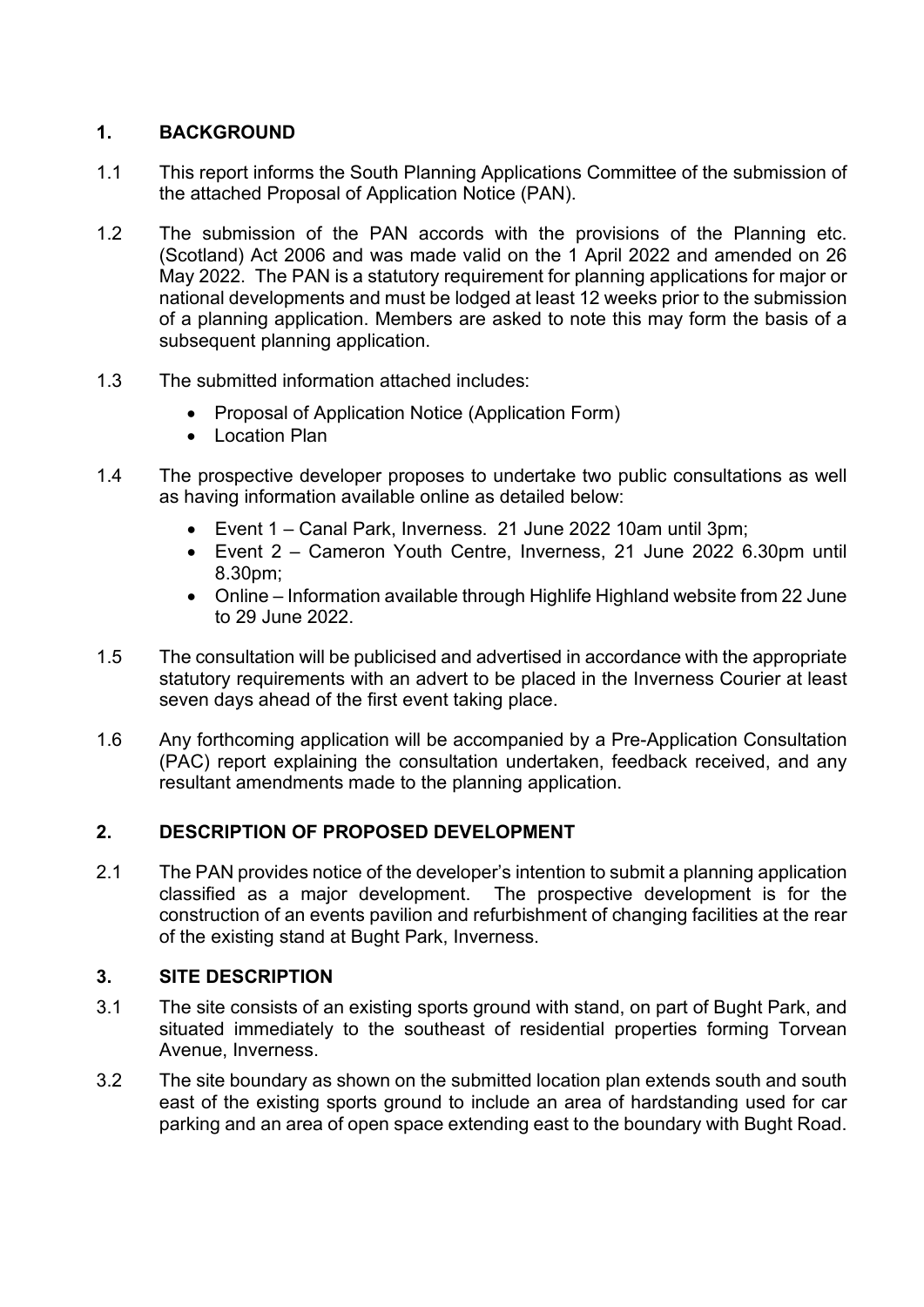# **4. DEVELOPMENT PLAN**

The following policies are relevant to the assessment of the application.

### 4.1 **Highland Wide Local Development Plan 2012**

28 – Sustainable Design

29 – Design Quality & Place-making

76 – Playing Fields and Sports Pitches

#### 4.2 **Inner Moray Firth Local Development Plan 2015**

General City of Inverness policy statement safeguarding areas of green space and improving sports facilities.

# 4.3 **Inner Moray Firth Local Development – Proposed Plan 2022**

The IMFLDP is currently under review. The second IMFLDP Proposed Plan was published on 25 March 2022 for public consultation and is now a material consideration for determining planning applications. The plan is prepared by considering comments submitted during its preparation, including at the previous Main Issues Report stage. Emerging policies relevant to this submission are:

- 1 Low Carbon Development
- 4 Greenspace
- 5 Green Networks
- 8 Placemaking
- 9 Delivering Development and Infrastructure
- 14 Transport

# 4.4 **Highland Council Supplementary Planning Policy Guidance**

- Sustainable Design Guide (Jan 2013)
- Green Networks (Jan 2013)

# 4.5 **Scottish Government Planning Policy and Guidance**

- Scottish Planning Policy (Revised December 2020)
- PAN 65 Planning and Open Space (2008)

# **5. POTENTIAL MATERIAL PLANNING CONSIDERATIONS**

- 5.1 a) Development Plan and Other Planning Policy;
	- b) Design and Layout;
	- c) Access and Parking;
	- d) Impact on Residential Amenity; and
	- e) Any Other Material Considerations Raised within Representations

# **6. CONCLUSION**

6.1 The report sets out the information submitted to date as part of the PAN. Summarised are the policy considerations against which any future planning application will be considered as well as the potential material planning considerations and key issues based on the information available to date. The list is not exhaustive and further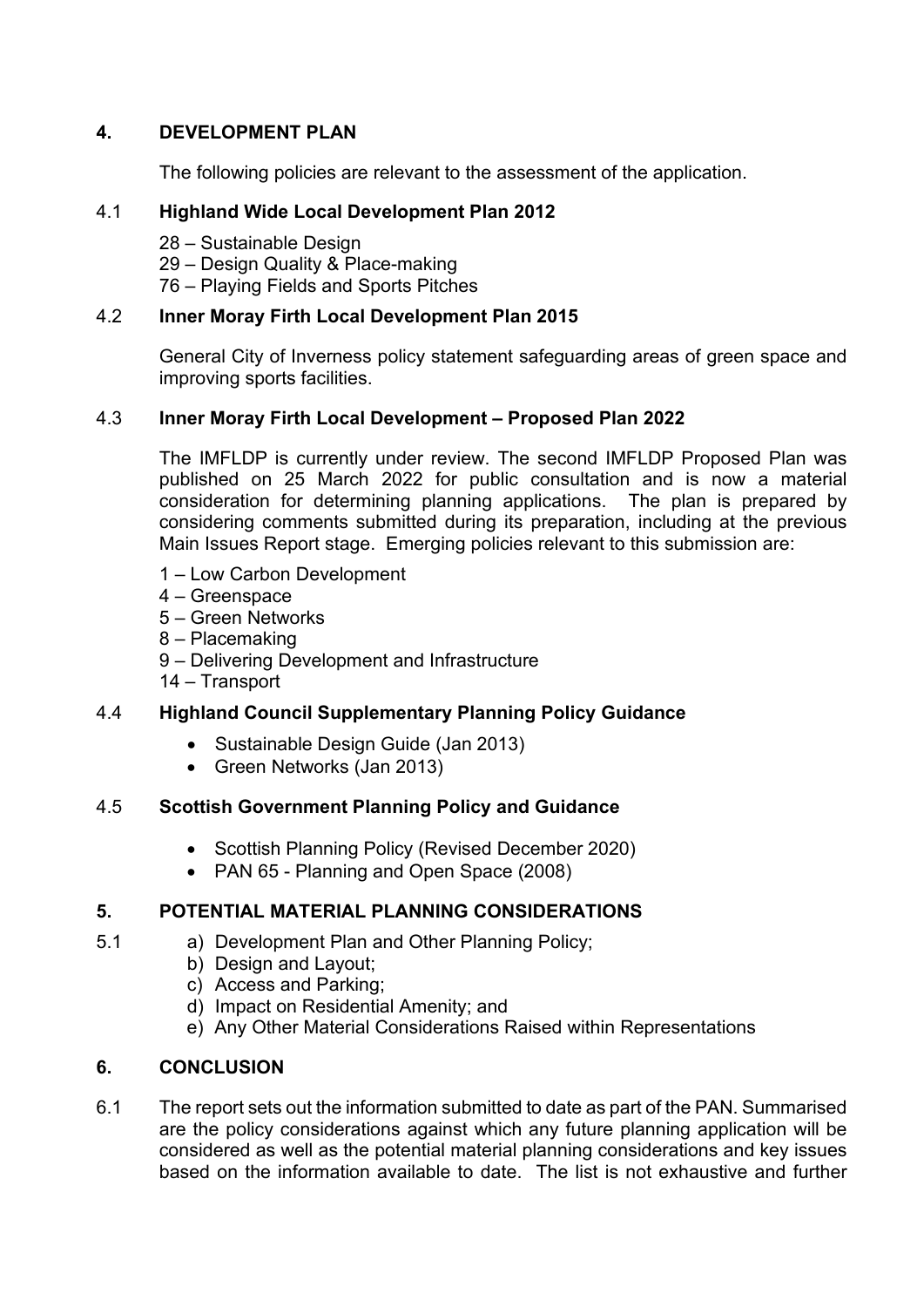matters may arise as and when a planning application is received and in the light of public representations and consultation responses.

#### **7. IMPLICATIONS**

- 7.1 Resource: Not applicable
- 7.2 Legal: Not applicable
- 7.3 Community (Equality, Poverty and Rural): Not applicable
- 7.4 Climate Change/Carbon Clever: Not applicable
- 7.5 Risk: Not applicable
- 7.6 Gaelic: Not applicable

#### **8. RECOMMENDATION**

It is recommended the Committee notes the submission of the PAN and advises of any material issues it wishes to be brought to the applicant's attention.

| Designation:    | Area Planning Manager – South                                        |                                         |
|-----------------|----------------------------------------------------------------------|-----------------------------------------|
| Author:         | John Kelly                                                           |                                         |
|                 | Background Papers: Documents referred to in report and in case file. |                                         |
| Relevant Plans: |                                                                      | Plan 1 - Proposal of Application Notice |
|                 |                                                                      | Plan 2 - Location Plan                  |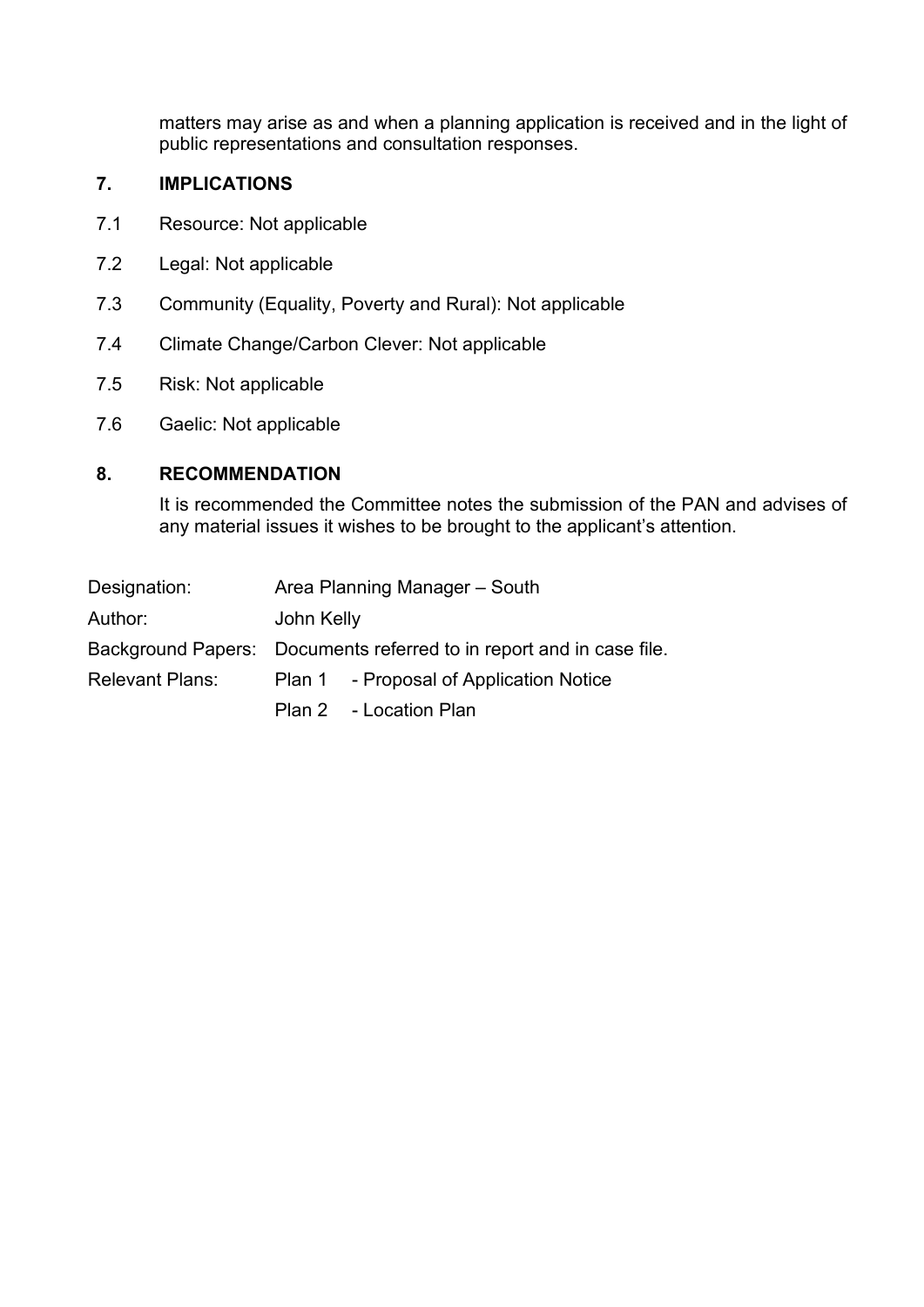

The Town and Country Planning (Scotland) Act 1997 as amended by the Planning Etc. (Scotland) Act 2006 Town and Country Planning (Development Management Procedure) (Scotland) Regulations 2008

**The Council will respond within 21 days of receiving the Notice. It will advise whether the proposed Pre-application Consultation is satisfactory or if additional notification and consultation above the statutory minimum is required. Please note that a planning application for this proposed development cannot be submitted less than 12 weeks from the date the Proposal of Application Notice is received by the Council and without the statutory consultation requirements having been undertaken. The planning application must be accompanied by a Pre-application consultation report.**

| Applicant<br>Address.                                                                    | Agent<br>Address                                                |
|------------------------------------------------------------------------------------------|-----------------------------------------------------------------|
| <b>The Highland Council</b>                                                              | <b>Property and Housing,</b>                                    |
| <b>Headquarter</b><br><b>GlenUrquart Road</b><br><i><b>Inverness</b></i><br>$IV3$ 5N $X$ | <b>Castle Wynd</b><br><i><b>Inverness</b></i><br><b>IV1 1HD</b> |
| Phone 01463 702000<br>E-mail                                                             | Phone 01463 644632<br>E-mail<br>alex.dickson@highland.gov.uk    |
|                                                                                          |                                                                 |

#### **Address or Location of Proposed Development**

Please state the postal address of the prospective development site. If there is no postal address, please describe its location. Please outline the site in red on a base plan to a recognised metric scale and attach it to this completed Notice

*Bught Park,2 Dunachton Rd, Inverness IV3 5SN*

#### **Description of Development**

Please include detail where appropriate – eg the number of residential units; the gross floorspace in m of any buildings not for residential use; the capacity of any electricity generation or waste management facility; and the length of any infrastructure project. Please attach any additional supporting information.

*Construction of Events Pavilion and refurbishment of changing facilities at rear of existing Stand*